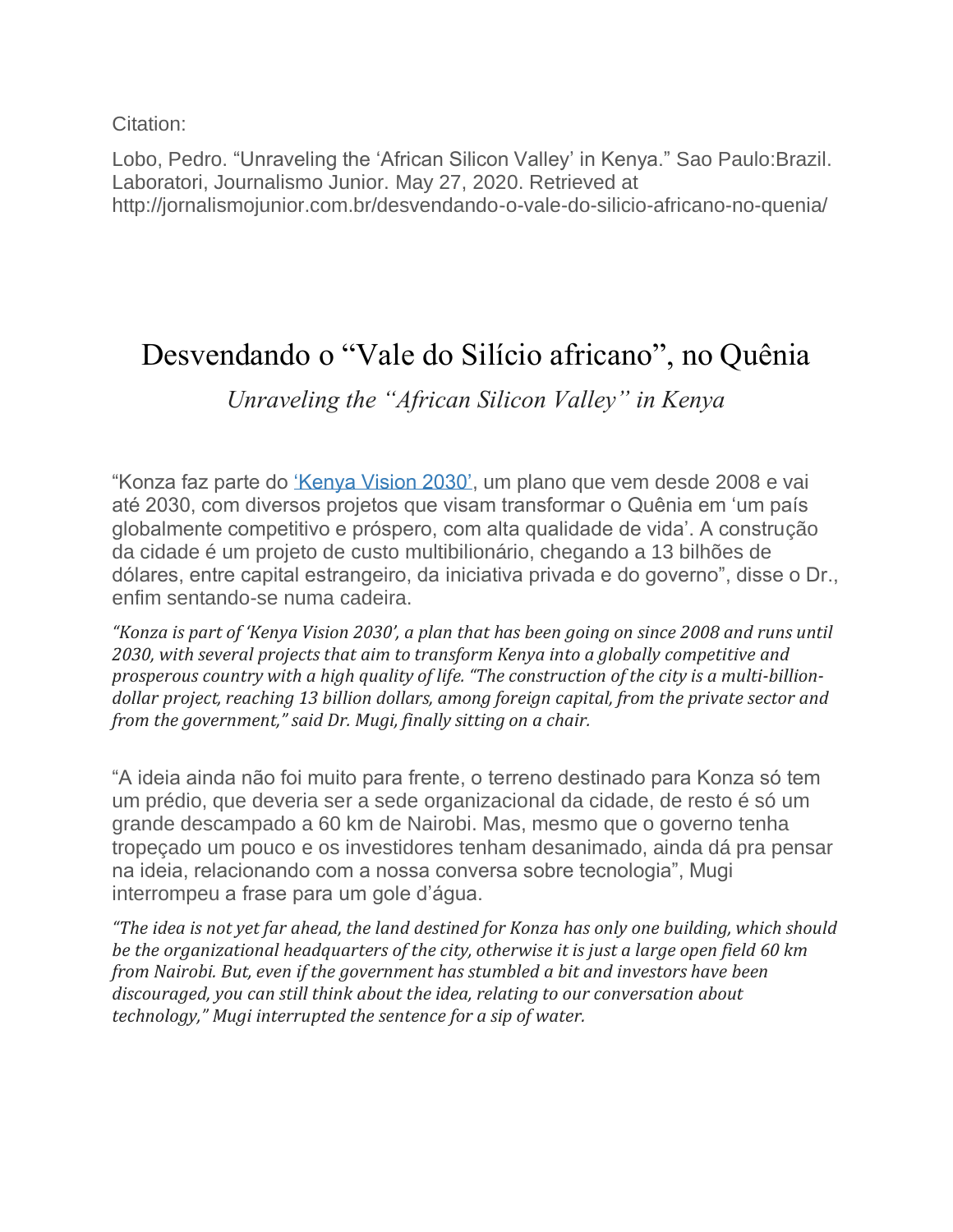"Dentro do que o senhor comentou sobre desigualdade social e tudo mais, esse investimento de bilhões se justifica? Não tem setores e pessoas que precisariam mais desse dinheiro?", questionou John aproveitando a pausa.

*"Within what you said about social inequality, is this investment of billions justified? Aren't there sectors and people who would need this money more? "Asked John.*

"Sem dúvida, o governo poderia voltar mais esforços para resolver problemas como abastecimento de água, acesso à moradia, energia elétrica… mas como você mesmo lembrou, os investidores internacionais têm um papel importante. Nesse assunto, eu gosto de citar a Angela Pashayan, pesquisadora da área da ciência política e relações internacionais, com foco na África nos últimos anos, aluna de PhD na Howard University, em Washington."

*"Without a doubt, the government could return more efforts to solve problems such as water supply, access to housing, electricity… but international investors have an important role." Angela Pashayan, a researcher in the field of political science and international relations, with a focus on Africa in recent years, a PhD student at Howard University in Washington."*

"Ela lembra que 'os governos precisam aceitar ofertas nas quais empresas estrangeiras desejam investir. Ninguém quer investir na pobreza porque não pode ganhar dinheiro com esse investimento'. Agora, ela também comenta que 'ainda assim, acordos de bilhões de dólares como esses deveriam ter uma ressalva para obter aprovação do público, usando parte dele para fornecer água encanada e esgoto nas favelas. O mundo inteiro ficaria atrás desse modelo simplesmente porque é a coisa certa a fazer'. Talvez seja o que todos desejamos, mesmo que, na prática, não funcione bem assim."

*Angela states that "governments need to accept offers in which foreign companies want to invest. Nobody wants to invest in poverty because they cannot make money from that investment." She also comments, "even so, billion-dollar deals like these should have a proviso to get public approval. Governments could use part of the funds to provide piped water and sewage in the slums. The whole world would fall behind this kind of investment model. It is a win-win scenario." At least the effort would be there, even if the overall project doesn't work out."*

"Ainda assim, o governo investir na tecnologia do país faz muito sentido. É o que falamos das iniciativas lá no início, segundo um [relatório de 2019 do 'Enpact](https://www.enpact.org/wp-content/uploads/2019/08/print-nairobi.pdf)  [Data Lab',](https://www.enpact.org/wp-content/uploads/2019/08/print-nairobi.pdf) em termos de eventos de tecnologia, número de *startups* e rentabilidade dessas empresas na hora da venda, o Quênia é líder na África e no Oriente Médio inteiro. Nairobi tem cerca de 600 *startups*, enquanto a média das cidades da região é de 100."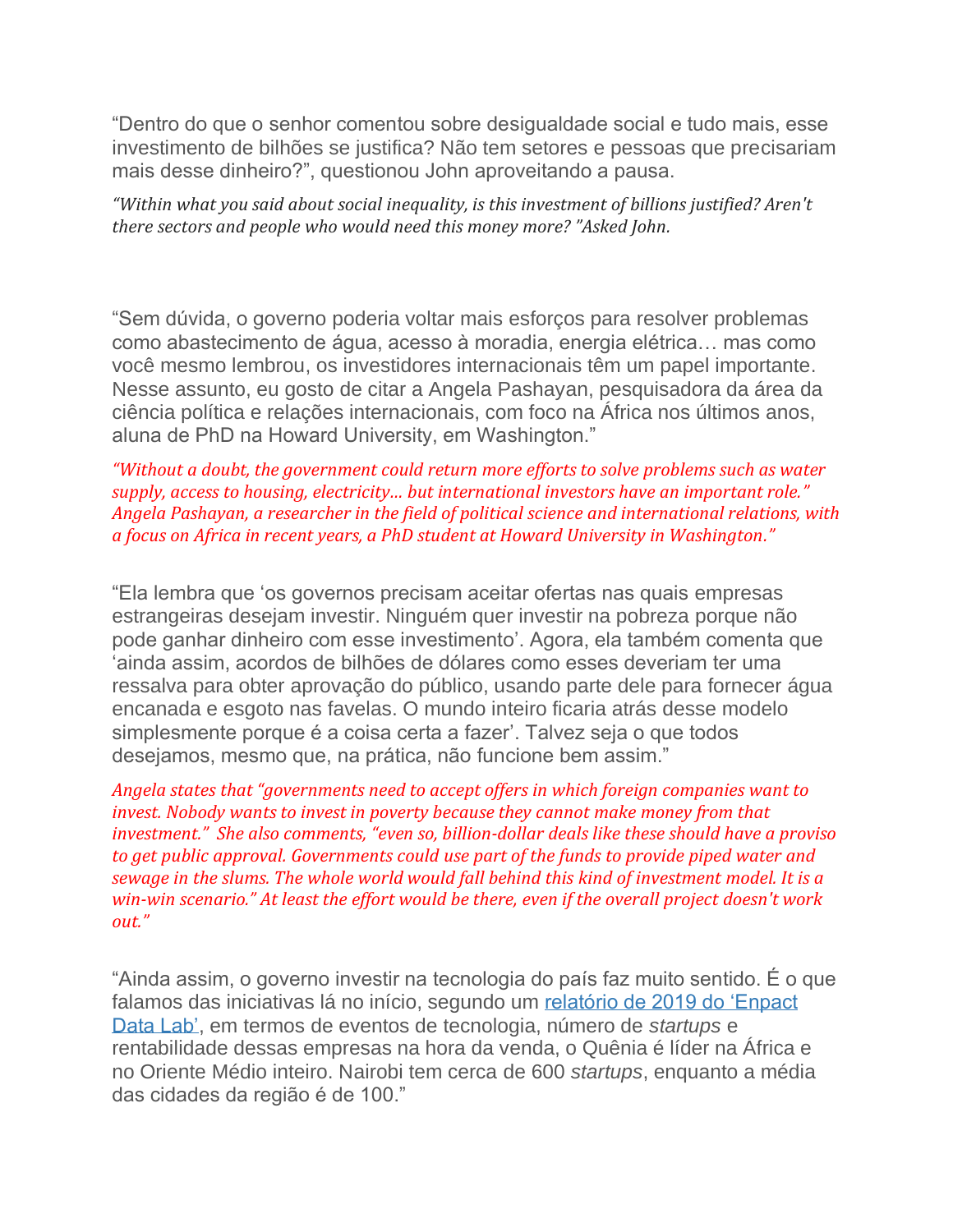*"Even so, the government investing in the country's technology makes a lot of sense. That's what we talked about at the beginning. According to a 2019 report by the Enpact Data Lab, in terms of technology events, number of startups and profitability of these companies at the time of sale, Kenya is a leader in Africa and the Eastern Region. Nairobi has about 600 startups, while the average city in the region has 100."*

"Como a Angela enfatiza, uma tecnópole traria smartphones mais baratos para a população pobre, afinal as pessoas precisam acessar a tecnologia para as corporações ganharem dinheiro com ela, os pobres dependem de *smartphones* para acessar as atividades do dia a dia: pagamento de contas, compras de alimentos, transferências para a família, pagamento de empréstimos etc.. Além de Konza trazer emprego para a população jovem do país, (cerca de 75% da população, [segundo nosso Escritório Nacional de Estatística\)](https://kenyanwallstreet.com/census-2019-datashows-kenya-has-a-youthful-rural-population/)".

*Angela emphasizes, "A technopolis would bring cheaper smartphones to the market for the poor, after all, people need access to more than a flip phone for corporations to make money from applications. The poor depend on smartphones to access their daily activities: paying bills, food purchases, transfers to the family, payment of loans, etc. In addition, Konza can bring employment to the country's bulging young population." Angela Pashayan. (about 75% of the population are under 24, according to our National Statistics Office)*

"Isso traria efeitos colaterais também, não? Com a automatização etc.", questionou John coçando a cabeça.

*"That would have side effects too, wouldn't it? With automation, etc.," asked John, scratching his head.*

"Claro, a Angela também fala disso: com a vinda em peso da inteligência artificial, existe uma perda de empregos, mas também existe uma mudança deles. A classe média ganha novas oportunidades, o que significa que os empregos que deixaram agora estão abertos para a classe baixa, fazendo com que todos subam um nível em termos de empregos disponíveis".

*Angela also talks about this: "Of course. With the coming of artificial intelligence there is a loss of jobs, but there is also a changeover. The middle class gains new opportunities, which means the jobs they have left are open to the lower class, causing everyone to level up in terms of available jobs."*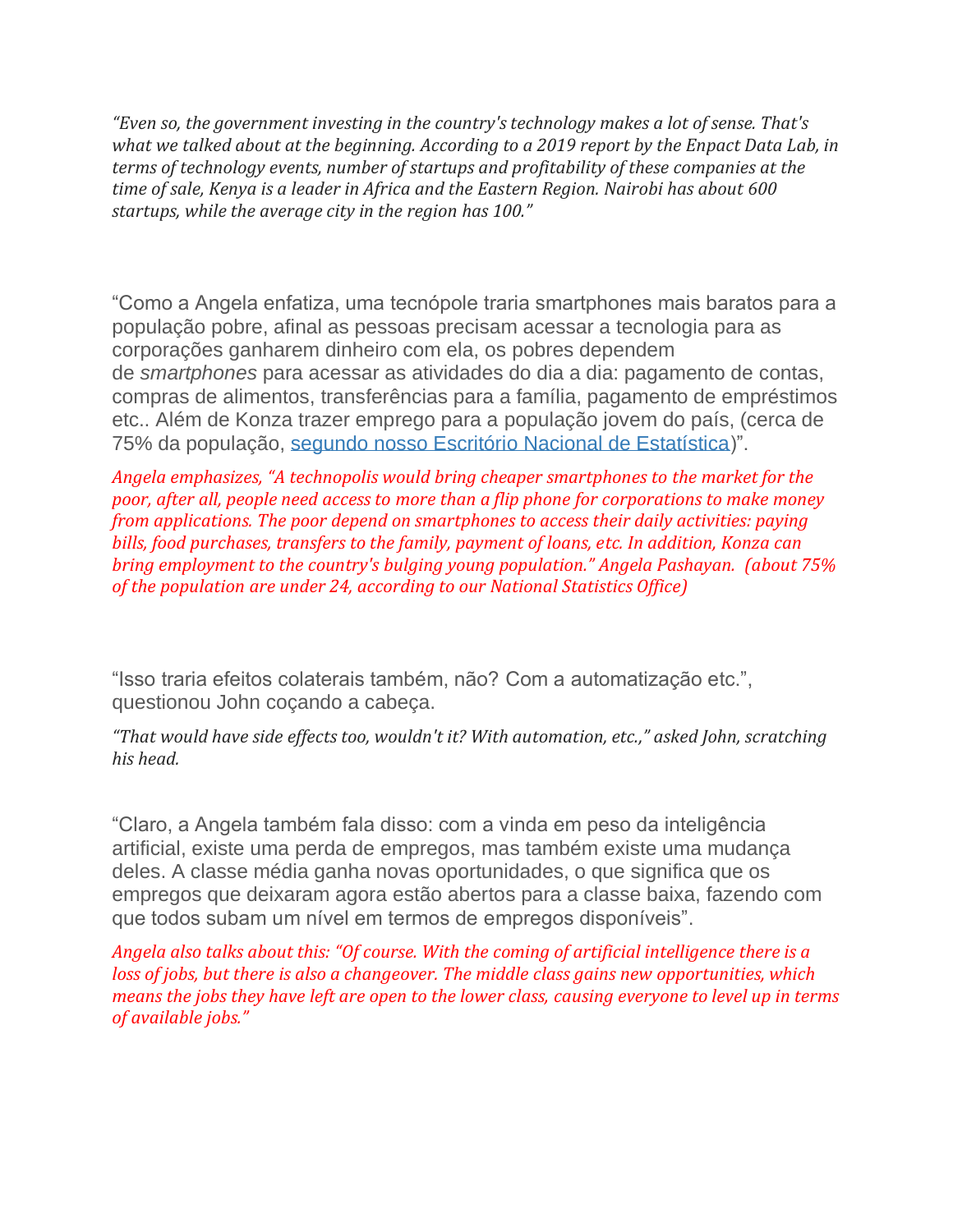"Além de fomentar o cenário da tecnologia e gerar empregos, tem mais algum fator importante para a construção de Konza?", lançou John enquanto anotava.

*"In addition to fostering the technology landscape and generating jobs, is there anything else important for building Konza?"*

"Criar um cartão de visitas desses para o mundo busca fomentar o mercado nacional como um todo, especialmente da região. Como a Angela diz, a tecnópole traz turistas e estrangeiros que precisam de serviços: transporte, roupas lavadas, alimentos cozidos, limpeza de casas, creches, assistentes pessoais e tudo mais que você possa imaginar."

*As Angela says, "Creating such a tech park would foster the market in Africa as a whole, especially in that region. The technopolis would bring tourists and foreign technocrats who would need services such as: transportation, laundry service, meals, house cleaning, daycare, personal assistants and every other service you can imagine."*

O Dr. Mugi deu uma pausa, tomou um gole d'água, coçou a barba e olhou para a lousa. Buscava uma maneira de resumir aquilo tudo, entre números, especialistas, índices, pesquisas…

*Dr. Mugi paused, took a sip of water, scratched his beard and looked at the slate. I was looking for a way to summarize everything, between numbers, experts, indexes, research ...*

"Como nós falamos, tudo isso é uma forma de investir em uma cenário tecnológico de *startups* e de iniciativas que já é muito bem sucedido e tem espaço para crescer. O 'Kenya Vision' anda de mãos dadas com isso. Mas é claro que isso também se baseia em escolhas. Eu gosto de citar um artigo\* do Prince Guma que resume bem: 'Em vez de aprimorar a realidade cotidiana da vida urbana, espera-se que Nairobi se reinvente como local de escolha para investidores e visitantes. Em outras palavras, espera-se que atinja grandes corporações e capital de investimento e atenda aos padrões e credenciamentos mais globais e externos'", o Dr. Mugi terminou a frase enquanto balançava a cabeça, parecia meio distante.

*"As we said, all of this is a way to invest in a technological scenario of startups and initiatives that is already very successful and has room to grow. 'Kenya Vision' goes hand in hand with this. But of course, this is also based on choices." Dr. Mugi.*

*I like to quote an article \* by Prince Guma that sums it up well: "Instead of improving the everyday reality of urban life, Nairobi is expected to reinvent itself as a place of choice for investors and visitors. In other words, it is expected to reach large corporations and investment capital and meet more global and external standards and accreditation." Dr. Mugi finished the sentence while shaking his head, it seemed a little distant.*